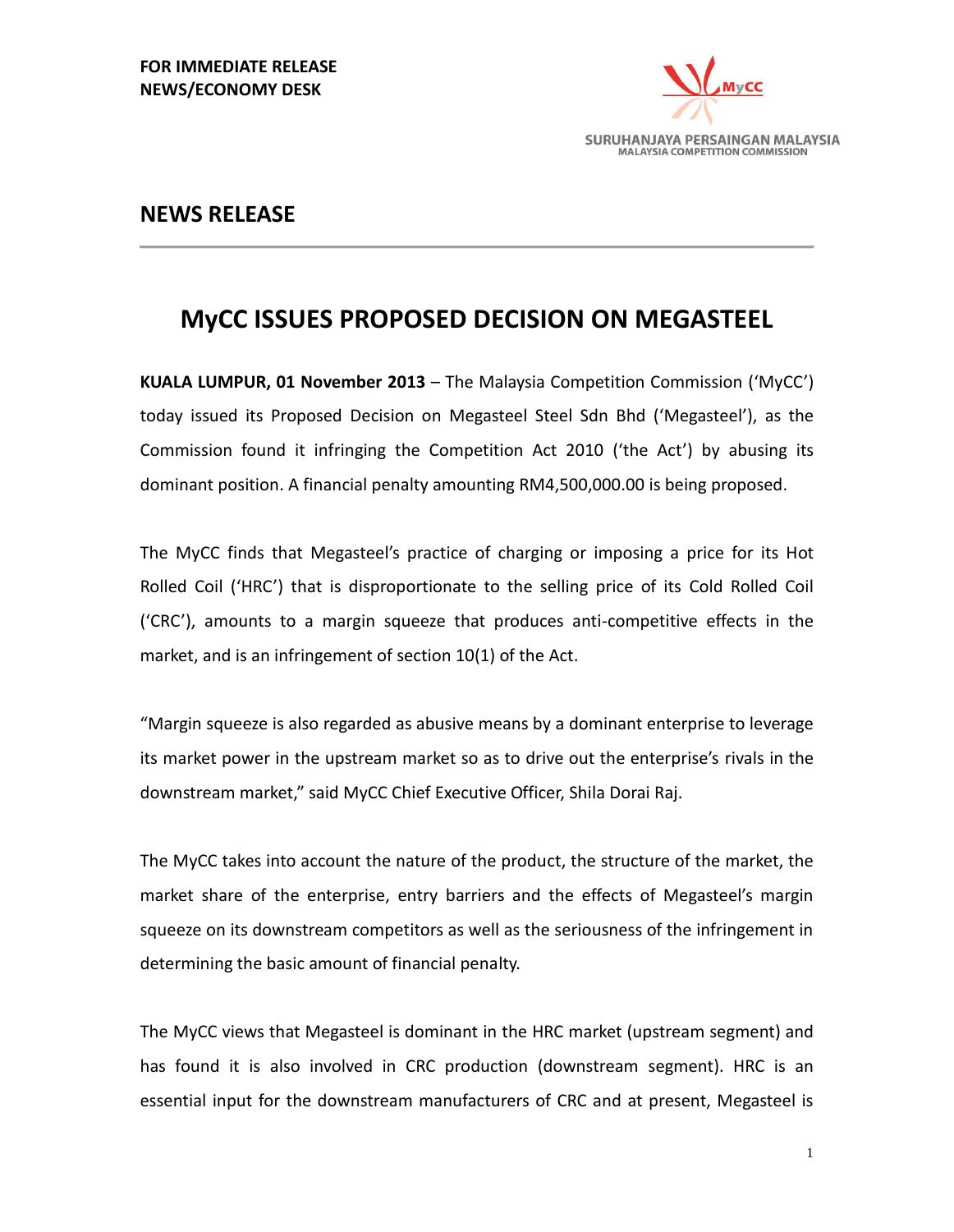$\overline{a}$ 



the only domestic manufacturer of HRC. The MyCC also notes that the barriers to entry into the HRC market are high.

These factors place Megasteel in a very special position in the market over all the other CRC producers. Although Megasteel's monthly prices for its CRC were all lower than those charged by its competitors in the downstream market, they cannot be considered competitive prices. The reason is the monthly margins (between CRC and HRC prices) earned by Megasteel were all insufficient for the recovery of its monthly costs of transforming HRC into CRC.

The artificial lower CRC prices that were charged by Megasteel have the effect of hindering, if not lessening, competition in the downstream market, making this type of pricing practice a serious breach of competition law.

Megasteel has thirty (30) working days from the date the Proposed Decision is served to submit a written representation or indicate whether it wishes to make an oral representation before the MyCC. The proposed  $^1$ financial penalty on Megasteel is less than 10% of its worldwide turnover in 2012.

The MyCC first received a complaint from Melewar Industrial Group Berhad on 27 August 2012 alleging an abuse of a dominant position by Megasteel in the HRC market in Malaysia.

---end---

<sup>1</sup> Any financial penalty imposed by the MyCC shall not exceed the statutory maximum established by subsection 40(4) which provides: "A financial penalty shall not exceed ten percent of the worldwide turnover of an enterprise over the period during which an infringement occurred."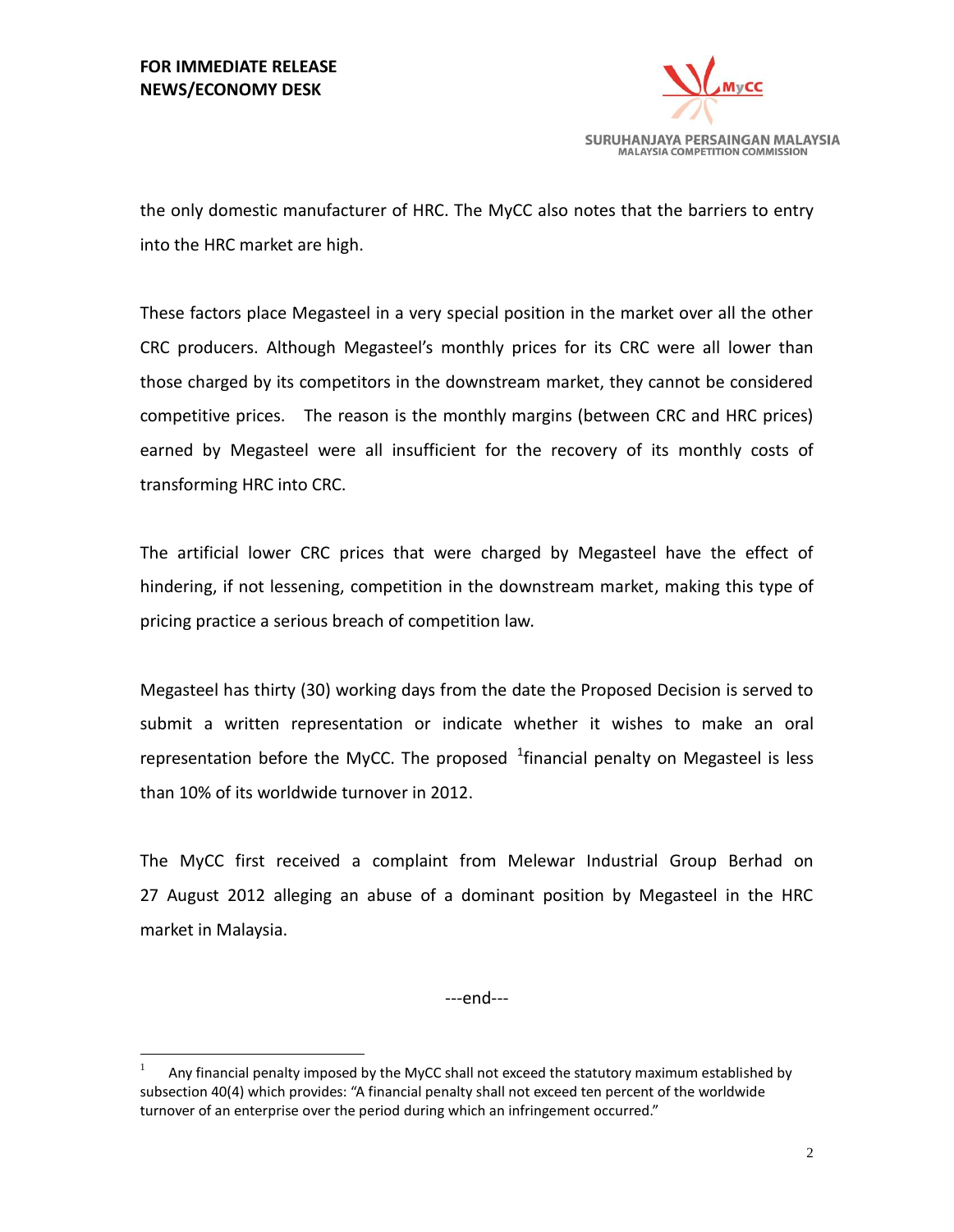

## **EDITOR'S NOTES:**

*Section 2 of the Competition Act 2010 defines "dominant position" as follows:*

"Dominant position means a situation in which one or more enterprises possess such significant power in a market to adjust prices or outputs or trading terms, without effective constraint from competitors or potential competitors."

#### **Chapter 2: Abuse of dominant position**

*Abuse of dominant position is prohibited*

10. (1) An enterprise is prohibited from engaging, whether independently or collectively, in any conduct which amounts to an abuse of a dominant position in any market for goods or services.

(2) Without prejudice to the generality of subsection (1), an abuse of a dominant position may include—

(a) directly or indirectly imposing unfair purchase or selling price or other unfair trading condition on any supplier or customer;

(b) limiting or controlling—

(i) production;

(ii) market outlets or market access;

(iii) technical or technological development; or

(iv) investment, to the prejudice of consumers;

(c) refusing to supply to a particular enterprise or group or category of enterprises;

(d) applying different conditions to equivalent transactions with other trading parties to an extent that may—

(i) discourage new market entry or expansion or investment by an existing competitor;

(ii) force from the market or otherwise seriously damage an existing competitor which is no less efficient than the enterprise in a dominant position; or (iii) harm competition in any market in which the dominant enterprise is

participating or in any upstream or downstream market;

(e) making the conclusion of contract subject to acceptance by other parties of supplementary conditions which by their nature or according to commercial usage have no connection with the subject matter of the contract;

(f) any predatory behaviour towards competitors; or

(g) buying up a scarce supply of intermediate goods or resources required by a competitor, in circumstances where the enterprise in a dominant position does not